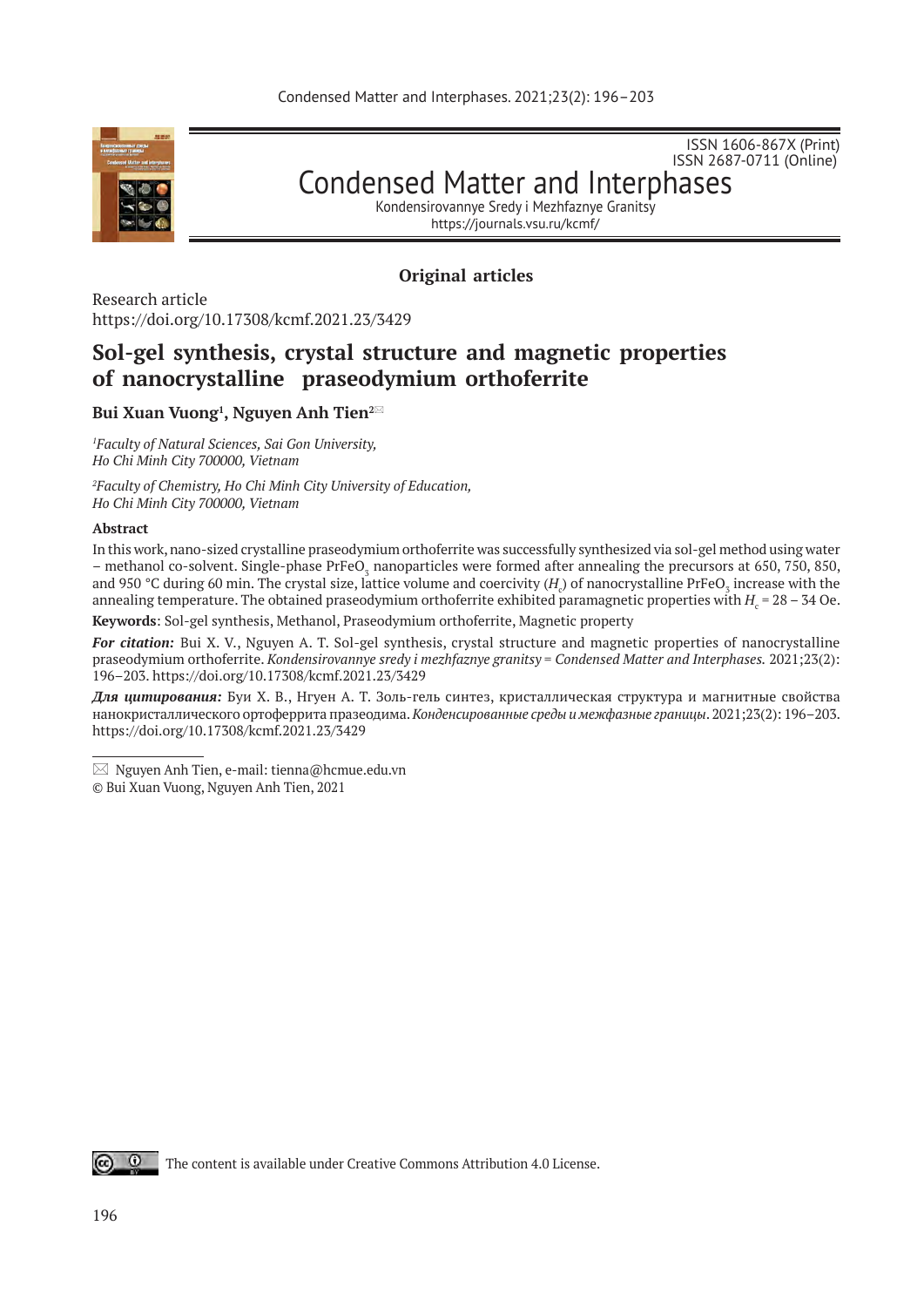#### Bui Xuan Vuong, Nguyen Anh Tien **Original article** Original article Communistic Communistic Communistic Communist

## **1. Introduction**

Amongst nano-sized metal oxide semiconductors, rare earth orthoferrites  $AFeO<sub>3</sub>$  $(A = La, Y, Pr, Sm, Ho)$  have been studied for application in many fields such as inorganic dyes, optical catalysts, gas sensors, magnetic materials or electrodes for Li-ion battery [1–8]. The properties of this type of materials depend on not only the particle size and morphology, but also the dopant concentration and preparation methods [5–9].

Recently, the sol-gel method has been used for preparation of AFeO<sub>z</sub> orthoferrite nanomaterials owing to many advantage of this method: low annealing temperature, narrow particle size distribution, high purity, facile synthesize highly doped  $\text{AFeO}_3$  materials, [1–3, 10–12]. However, the challenge of this method lies in the selection of appropriate organic polymer for gel formation and the experimental time is usually prolonged. In previous works [13–14], orthoferrite  $\text{AFeO}_3^{\bullet}$  (A = Nd and Ho) nanomaterials of particle size < 100 nm were synthesized by co-precipitation method using hot ethanol via the hydrolysis of A(III) and Fe(III) cations in hot water ( $T > 95$  °C) and NH<sub>3</sub> 5 % solution as the precipitant. Methanol and ethanol have similar dipole moments (( $\mu$ (C<sub>2</sub>H<sub>5</sub>OH) = 1.66 D,  $\mu$ (CH<sub>3</sub>OH) = 1.69 D) [15], which are lower than that of water  $(\mu(H_2O) = 1.85 \text{ D})$  [16]. Meanwhile, the viscosity of  $\text{CH}_3\text{OH}$  (5.9 $\cdot$ 10<sup>-4</sup> Pa $\cdot$ s) is lower than that of  $C_2H_5OH$  (1.2 $\cdot$  10<sup>-3</sup> Pa $\cdot$ s), and is also very low compared to organic polymers [15]. As a result, the interaction between A(III) and Fe(III) cations with CH<sub>3</sub>OH is smaller than with C<sub>2</sub>H<sub>5</sub>OH, which leads to the decrease of the size of orthoferrite  $\rm AFeO_{_3}$  particles synthesized by sol-gel method using methanol.

In this work, the formation, as well as structural and magnetic properties of nano-sized orthoferrite praseodymium (o- $PrFeO<sub>3</sub>$ ) prepared by sol-gel method using methanol have been studied and characterized.

## **2. Experimental and methods**

All solvents and chemicals for the synthesis of used nanocrystalline praseodymium orthoferrite were purchased and used asreceived:  $Pr(NO_3)$ <sup>2</sup> 6H<sub>2</sub>O (99.8 % purity, Merck), Fe(NO $_3$ ) $_3$ · 9H $_2$ O (99.6 % purity, SigmaAldrich), methanol absolute (99.7 % purity,  $d = 0.792$  g/mL), ammonia solution (Xilong purity, 85 %, *d* = 0.901 g/mL).

A mixture of  $Pr(NO_3)_3 \cdot 6H_2O$  and  $Fe(NO_3)_3 \cdot 9H_2O$ (1:1 mol to mol ratio) was dissolved in 50 mL solvent of  $H_2O - CH_3OH (1:1, V/V)$ . The mixture solution was then added dropwise to a roundbottom flask containing 150 mL boiling  $H_2O$  – CH<sub>3</sub>OH co-solvent ( $T \sim 85$  °C). The slow addition of Pr (III) and Fe (III) mixture to the co-solvent at 85 °C would increase the hydrolysis process, thus hinder and control the particle size of orthoferrite  $\mathrm{PrFeO}_{3}$ . Details of optimized conditions can be found in previous reports on the synthesis of LnFe $O_3$  (Ln = Y, La, Nd) orthoferrites [17– 19]. The system continued to be refluxed for an additional 30 minutes before cooling down to ~ 30 °C, resulted in a brownish-yellow mixture. By refluxing, the solvent volume was maintained and the diffusion of toxic  $CH<sub>3</sub>OH$  vapor to the environment could be minimized. Next, NH $_{\rm 3}$  5 % solution was added dropwise to the system until  $pH \sim 9\div 10$  (tested by pH paper). The system was stirred for 30 minutes, then vacuum filtered. After removing all the filtrate, the residue was dry at 50 °C during 3 hours and grounded to obtain brownish-yellow powder (precursor for the synthesis of o-PrFe $O_3$ ).

Thermogravimetry and differential scanning calorimetry (TG-DSC) curves were recorded under dried air at the heating rate of 10 K $\cdot$ min $\cdot$ <sup>1</sup>, maximum temperature 950 °C, platinum crucibles, using Labsys Evo – TG-DSC 1600 °C (France).

X-ray diffraction (XRD) patterns of  $PrFeO<sub>z</sub>$ samples were recorded using X-ray powder diffractometer (XRD, D8-ADVANCE, Germany) with Cu*K*<sub>a</sub> radiation ( $\lambda$  = 1.5406 Å), range 2 $\theta$  = 10-75°, step size 0.019 °/s. Crystal size  $(D_{\text{vnn}})$  nm) of PrFe $O_3$  samples was determined according to Debye-Scherrer equation, lattice parameters (*a*, *b*, *c*, *V*) were calculate according to previous works [12, 19-20]. Phase composition was determined by Rietveld refinement, Fullprof 2009.

The content and surface distribution of the elements (Pr, Fe, O) were studied by energy-dispersive X-ray spectroscopy (EDX and EDX-mapping), FE-SEM S-4800 (Japan). The quantitative elemental composition were taken as the average of 5 different positions of each sample.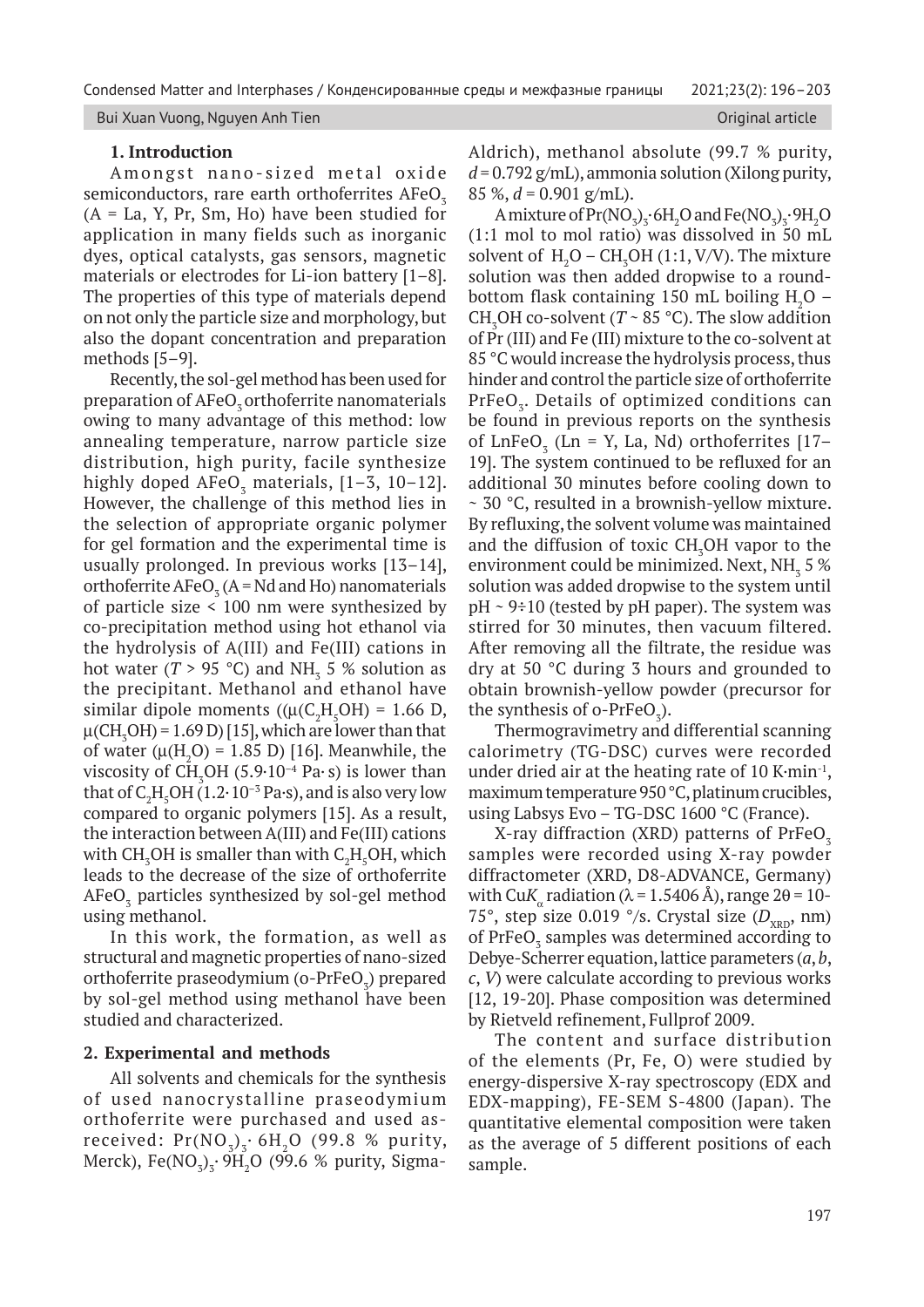#### Bui Xuan Vuong, Nguyen Anh Tien **Original article** Original article

Crystal size and morphology of PrFeO<sub>3</sub> samples were characterized by transmission electron spectroscopy (TEM), Joel JEM-1400 (Japan). The crystal size distribution of were determined by IMAGE J.

Hysteresis loop and magnetic properties including coercive force  $(H_c, Oe)$ , remanent magnetization  $(M_{\rm r},\,\rm emu/g)$  and saturation  $magnetization$   $(M_{s},\>emu/g)$  were recorded on vibrating sample magnetometer (VSM, MICROSENE EV11) under the magnetic field in the range of -21 000 Oe to +21 000 Oe.

### **3. Results and discussion**

Fig. 1 shows the TG-DSC curves of precursors for the synthesis of o-PrFeO<sub>3</sub> nanomaterial. The total mass loss from room temperature to 950 °C was 23.67 %. This result proves the formation of bonds between Pr(III) and Fe(III) cation with  $CH_{3}$ - group in the precipitate [21]. Indeed, if this precipitate had only included  $Pr(OH)_{3}$  and Fe(OH)<sub>3</sub> $\downarrow$ , mass loss deduced from equation (1) would have been 18.07 %.

$$
Fe(OH)3 + Pr(OH)3 \rightarrow PrFeO3 + 3H2O
$$
 (1)

The mass loss by decomposition of  $M^{3+}$ –CH<sub>3</sub>  $(M = Pr, Fe)$  bonds corresponds to the exothermic peak at 270.56 °C on the DSC curve (Fig. 1). The endothermic peaks at 113.37 and 358.52 °C are the dehydrate and decomposition of praseodymium (III) and iron (III) hydroxides. Similar results were also observed in previous works [13, 19] for HoFe $O_3$  and NdFe $O_3$  orthoferrite. The exothermic peak at 617.31 °C correspond to the phase formation of PrFe $O_3$  orthoferrite from  $Pr_2O_3$  and  $Fe<sub>2</sub>O<sub>3</sub>$  according to equation (2). This inference is in good agreement with the mass change on the TG curve (there were no observable changes in the sample's mass from  $\sim$ 650 °C). From the TG‑DSC results, the sample was annealed at 650, 750, 850, and 950 °C for 60 min to characterize the structural properties of  $PrFeO<sub>3</sub>$  crystals by XRD.

$$
Fe2O3 + Pr2O3 \rightarrow 2PrFeO3
$$
 (2)

XRD patterns of praseodymium orthoferrite precursor after annealing at different temperatures for 60 min were shown in Fig. 2. The results give single phase orthorhombic  $PrFeO<sub>3</sub>$ . All obtained peaks match well with the standard peaks of  $\mathrm{PrFeO}_{3}\left(\mathrm{JCPDS}\:;74\text{-}1472\right)$ , without any observable oxide peaks such as  $Pr_2O_3$ ,  $Pr_6O_{11}$  or  $Fe_2O_3$ . The degree of crystallinity and crystal phase content of PrFe $O_3$  samples increased with the annealing temperature, however, this increment was not linear (Table 1). The crystallinity of the sample annealed at 750 °C (592.04 cts) and that annealed at 950 °C (614.66 cts) were approximate, but the  $PrFeO<sub>3</sub>$  crystal phase content of the sample



**Fig. 1**. TG-DSC curves of the dried gel powders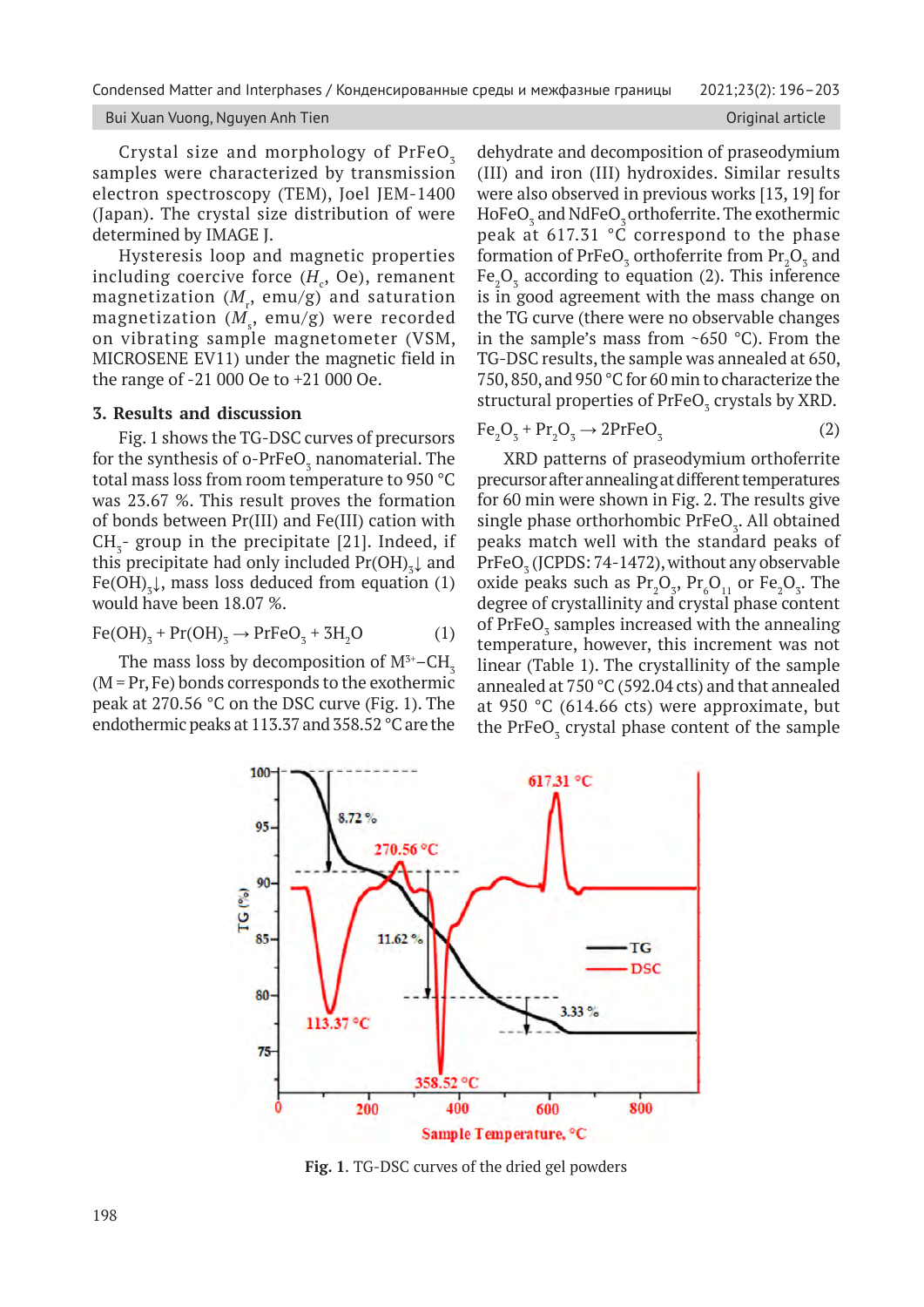Bui Xuan Vuong, Nguyen Anh Tien **Original article** Original article Communistic Communistic Communistic Communist



**Fig. 2**. PXRD patterns of PrFeO<sub>3</sub> nanopowders annealed at 650, 750, 850, and 950 °C for 60 min

|  |  | <b>Table 1.</b> Characteristics of PrFeO <sub>3</sub> samples annealed at different temperatures for 60 min |  |  |  |  |  |  |  |  |  |
|--|--|-------------------------------------------------------------------------------------------------------------|--|--|--|--|--|--|--|--|--|
|--|--|-------------------------------------------------------------------------------------------------------------|--|--|--|--|--|--|--|--|--|

| T                   | 650 °C  | 750 °C  | 850 °C  | 950 °C  |
|---------------------|---------|---------|---------|---------|
| $2\theta$ , $\circ$ | 32.6092 | 32.5659 | 32.6185 | 32.5584 |
| Height, cts         | 288.26  | 592.04  | 490.86  | 614.66  |
| Crystal phase, %    | 68.8    | 93.4    | 80.5    | 89.7    |
| Amorphous phase, %  | 31.2    | 6.6     | 19.5    | 10.3    |
| FWHM, °             | 0.1309  | 0.1683  | 0.1122  | 0.1122  |
| d-spacing, Å        | 2.74604 | 2.74960 | 2.74529 | 2.75022 |
| $D, \text{nm}$      | 62.5    | 48.6    | 73.0    | 73.0    |
| $a, \AA$            | 5.4556  | 5.4521  | 5.4509  | 5.4501  |
| $b, \AA$            | 5.5753  | 5.5840  | 5.6206  | 5.6218  |
| $c, \AA$            | 7.8113  | 7.7245  | 7.8169  | 7.8145  |
| $V, \AA^3$          | 237.59  | 235.17  | 239.49  | 239.43  |
| $H_c$ , Oe          | 28.0    | 30.8    | 33.7    |         |
| $M_{r}$ , emu/g     | 0.22    | 0.13    | 0.76    |         |
| $M_{\rm s}$ , emu/g | 0.24    | 1.10    | 0.73    |         |

annealed at 750 °C was much higher than the others. The full-width at half maximum (FWHM, °) of the sample annealed at 750 °C was the widest, leading to the smallest Debye-Scherrer crystal size  $(D_{\text{XRD}} = 48.6 \text{ nm})$  and lattice volume  $(V = 235.17 \text{ Å}^3)$  (Table 1). Thus, it can be assumed that 750 °C for 60 min is the appropriate conditions for the formation of single phase praseodymium orthoferrite (o-PrFeO<sub>3</sub>) by sol-gel method using water-methanol co-solvent.

From the EDX and EDX-mapping analysis of PrFeO<sub>3</sub> sample annealed at  $750^{\circ}$ C, only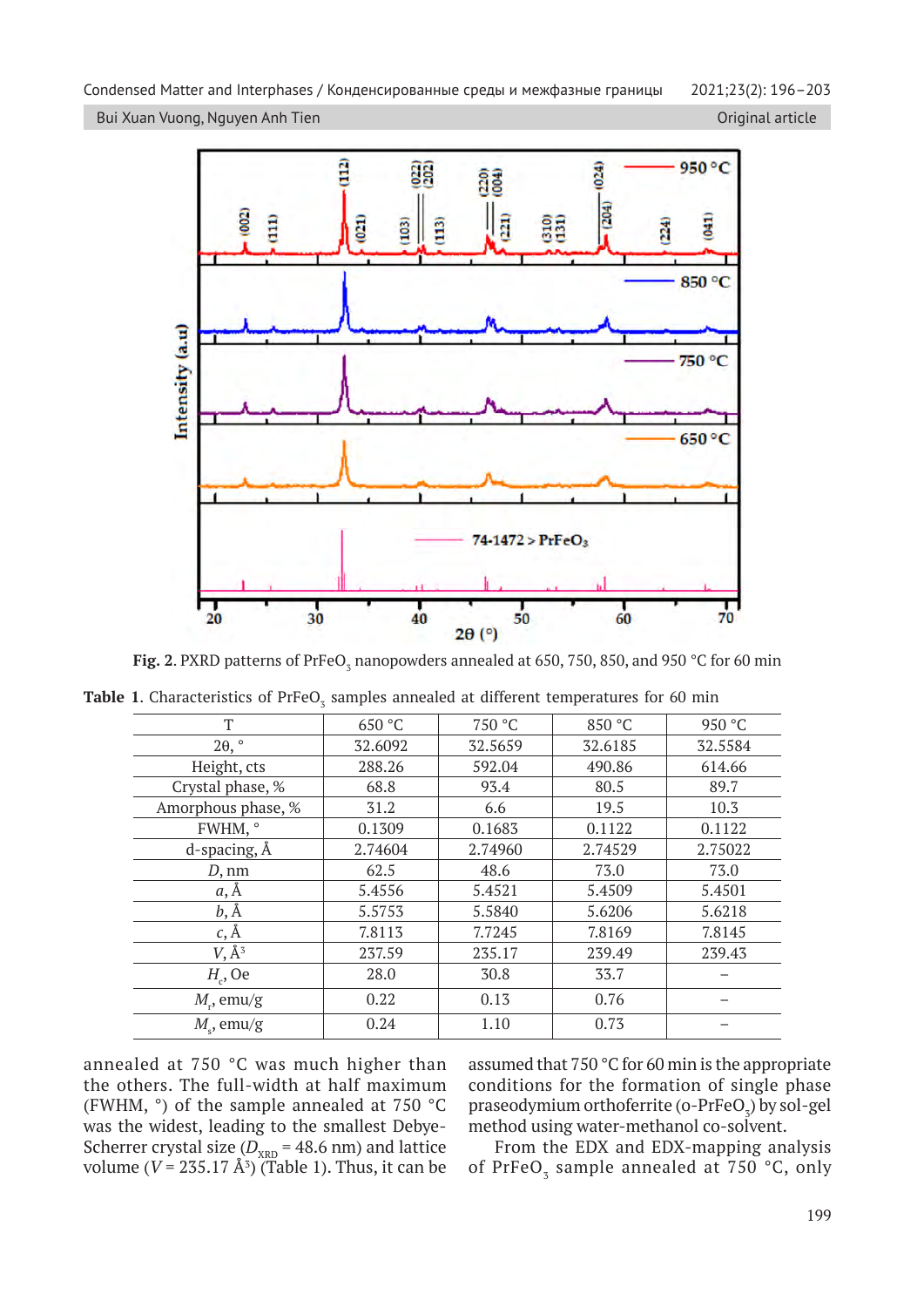Bui Xuan Vuong, Nguyen Anh Tien **Original article** Original article

praseodymium, iron and oxygen peaks were observable without any other signals of impurity elements (Fig. 3). The averages of weight percentage and atomic percentage of the elements Pr, Fe, O from five different positions are shown in Table 2. The obtained results are consistent with expected chemical composition (Table 2).

Particle size and morphology of  $PrFeO<sub>z</sub>$ powder annealed at 750 °C are shown in the TEM image (Fig. 4a**)**. The obtained particles have slightly angular spherical shape with the size mostly in the range of 20–60 nm (Fig. 4b). Average size calculated by IMAGE J was 46.28 nm. This result is rather close to the crystal size by Debye-Scherrer equation ( $D_{\text{XRD}}$  = 48.6 nm) (Table 1).

Field dependence of the magnetization of PrFeO $_{{\scriptscriptstyle 3}}$  nanomaterials at 300K are shown in Fig. 5. The coercive force  $(H_{\rm c} = 20.8 \div 30.7 \text{ Oe})$ and saturation magnetization ( $M_r$  = 0.13 ÷ 0.76 emu/g) (Table 1) of all three  $PrFeO<sub>3</sub>$  samples in this work are much lower than those of  $PrFeO<sub>z</sub>$ prepared by co-precipitation method reported by Sudandararaj T. S. A. et. al. [22] (H<sub>c</sub> = 505.45 Oe,  $M_r$  = 27.63 emu/g). The low value of  $H_c$  and

|  |  |  |  |  | <b>Table 2.</b> EDX analysis of PrFeO <sub>z</sub> nano-sized powders annealed at 750 °C |  |  |  |  |  |
|--|--|--|--|--|------------------------------------------------------------------------------------------|--|--|--|--|--|
|--|--|--|--|--|------------------------------------------------------------------------------------------|--|--|--|--|--|

|       | ה בי  |              | ப     |                                    |       |  |  |
|-------|-------|--------------|-------|------------------------------------|-------|--|--|
| Wt%   | At%   | Wt%          | At%   | Wt%                                | At%   |  |  |
| 56.39 | 21.02 | 227<br>44.JJ | 18.28 | 7 <sup>7</sup><br>$n_{1}$<br>41.56 | 60.70 |  |  |



**Fig 3.** EDX and EDX-mapping images of PrFeO<sub>z</sub> sample annealed at 750 °C



**Fig. 4**. (a) TEM image of PrFeO $_3$  sample annealed at 750 °C and (b) Particle size distribution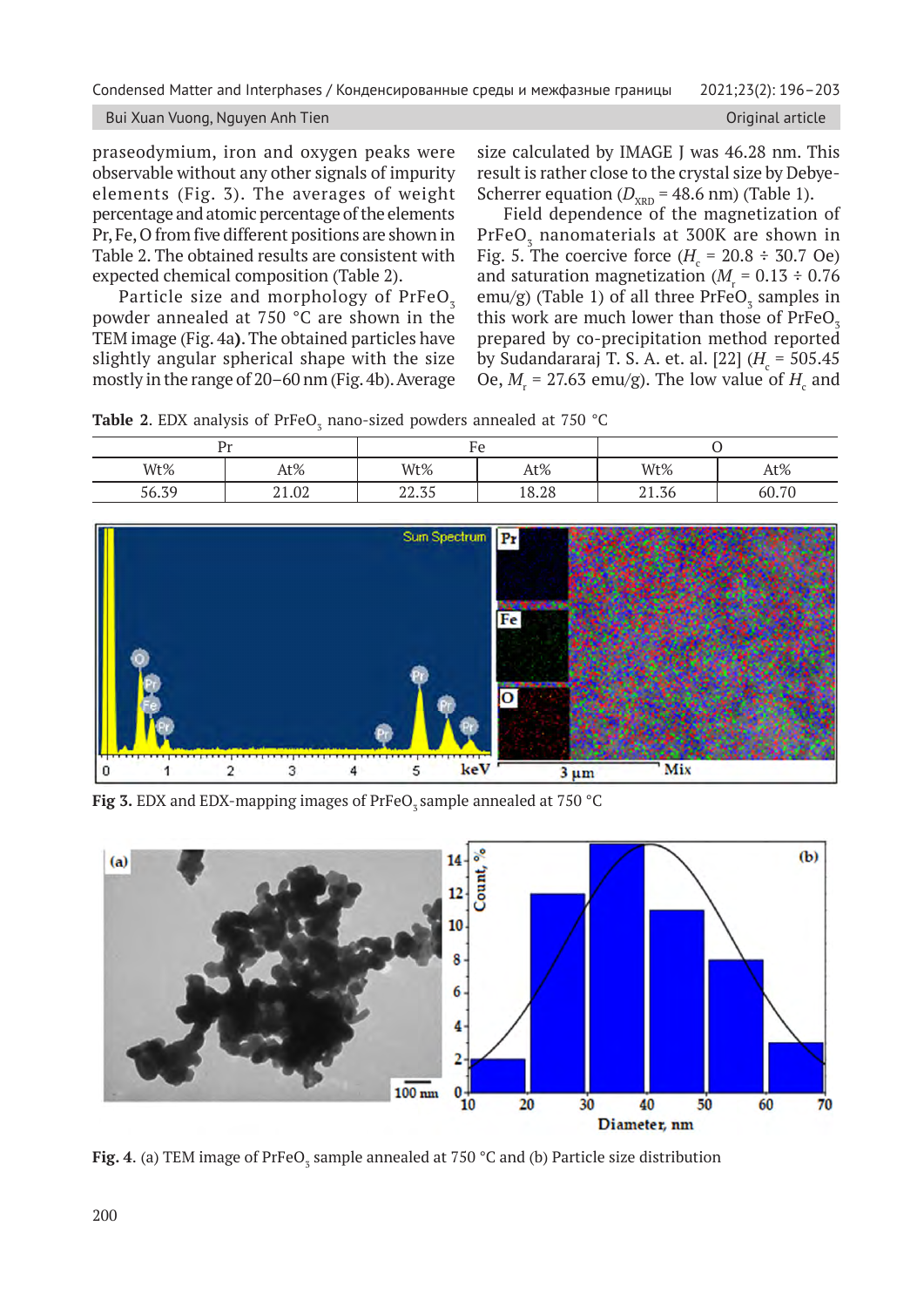Condensed Matter and Interphases / Конденсированные среды и межфазные границы 2021;23(2): 196–203

#### Bui Xuan Vuong, Nguyen Anh Tien **Original article** Original article Communistic Communistic Communistic Communist

 $M_{\rm r}$  could be originated from the homogeneity in shape and size of the PrFeO<sub>3</sub> nanoparticles with clear particle boundaries (see Fig. 4) while in the TEM image of the corresponding  $PrFeO<sub>3</sub>$  in [22], the particle boundaries are not observable with severe aggregation that joined the entire area of the material despite the particle size of 36.0 nm (by Image J).

Most interestingly, the magnetic parameters of PrFe $\mathrm{O}_\mathrm{3}$  nanomaterials changed irregularly with the annealing temperature (Table 1). The PrFeO $_3$  sample annealed at 750 °C has the lowest  $M_r$  (0.13 emu/g) while its  $M_s$  (1.10 emu/g) has the highest value. This can be ascribed by the highest crystallinity and crystal phase content of the PrFeO<sub>3</sub> sample annealed at 750 °C (see Table 1) which decreased the magnetocrystalline anisotropy of the material, leading to the rise in  $M_{\rm_s}$  and the decreased in  $M_{\rm_r}$  [23–24].

Thus, with low  $H_c$ ,  $M_r$  and high  $M_s$ , obtained PrFeO $_{\rm 3}$  nanomaterials are soft magnetics that can be applied as material working under the external field as transformer cores, electromagnet cores, and conductive cores [24].

## **4. Conclusions**

In this study, nanocrystalline praseodymium orthoferrite (o- $PrFeO<sub>z</sub>$ ) was successfully synthesized by sol-gel method using watermethanol co-solvent. The  $\mathrm{PrFeO}_{\mathbf{\bar{3}}}$  nanocrystal formed after annealing the precursor at different temperatures (650, 750, 850, and 950 °C) for 1 hour. The crystal size of  $PrFeO<sub>3</sub>$  samples are in the range of  $45\div 70$  nm (XRD, TEM). The PrFeO<sub>7</sub> sample annealed at 750 °C had the highest crystallinity (592.04 cts) and crystal phase content (93.4 %) (XRD) with smallest particle size (46.28 nm, TEM). The obtained  $PrFeO<sub>z</sub>$ nanomaterials are soft magnetic materials with low coercive force and remanent magnetization, high saturation magnetization.

## **Contribution of the authors**

The authors contributed equally to this article.

## **Conflict of interests**

The authors maintain that they have no conflict of interest to be described in this communication.

## **References**

1. Opuchovic O., Kreiza G., Senvaitiene J., Kazlauskas K., Beganskiene A., Kareiva A. Sol-gel synthesis, characterization and application of selected sub-microsized lanthanide (Ce, Pr, Nd, Tb) ferrites. *Dyes and Pigments*. 2015;118: 176–182. https://doi.org/10.1016/j. dyepig.2015.03.017

2. Luxova J., Sulcova P., Trojan M. Influence of firing temperature on the color properties orthoferrite PrFeO3 . *Thermochimica Acta*. 2014;579: 80–85, http:// dx.doi.org/10.1016/j.tca.2014.01.017



**Fig. 5**. Field dependence of the magnetization of PrFeO<sub>3</sub> nanoparticles annealed at 650, 750, and 850 °C for 1 h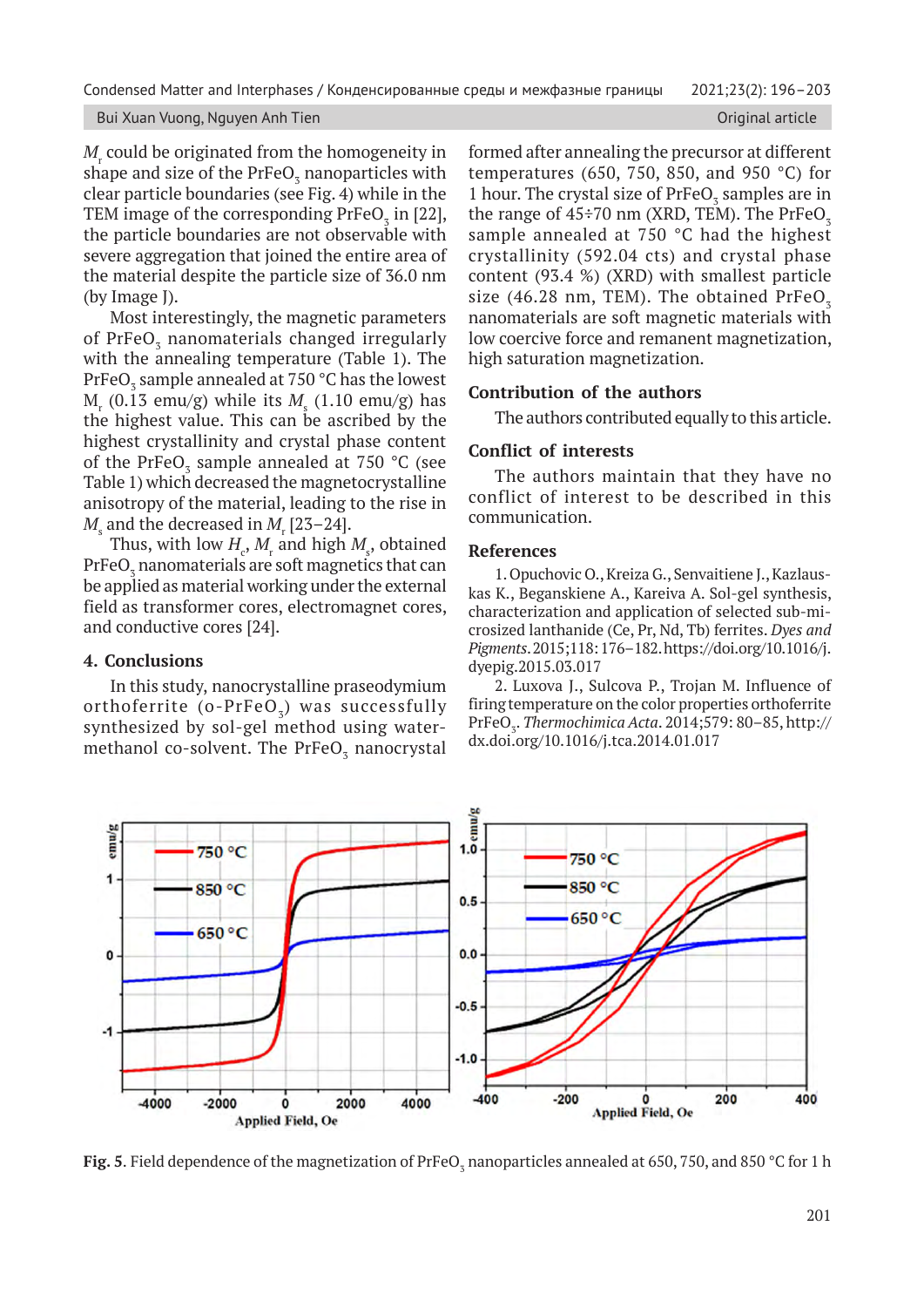Condensed Matter and Interphases / Конденсированные среды и межфазные границы 2021;23(2): 196–203

#### Bui Xuan Vuong, Nguyen Anh Tien **Original article** Original article

3. Kondrashkova I. S., Martinson K. D., Zakharova N. V., Popkov V. I. Synthesis of nanocrystalline HoFe $\mathrm{O}_\mathrm{\bar{3}}$  photocatalyst via heat treatment of products of glycine-nitrate combustion, *Russian Journal of General Chemistry*. 2018;88(12): 2465–2471. https://doi. org/10.1134/S1070363218120022

4. Fergus J. W. Perovskite oxides for semiconductor-based gas sensors. *Sensors and Actuators B: Chemical*. 2007;123(2): 1169–1179. https://doi.org/10.1016/j. snb.2006.10.051

5. Oemar U., Ang P., Hidajat K., Kawi S. Promotional effect of Fe on perovskite LaNi $_{\mathrm{x}}$ Fe $_{\mathrm{1-x}}\mathrm{O}_{_{\mathrm{3}}}$  catalyst for hydrogen production via steam reforming of toluene. *International Journal Hydrogen Energy*. 2013;38(14): 5525–5534. https://doi.org/10.1016/j. ijhydene.2013.02.083

6. Mir F. A., Sharma S., Kumar R. Magnetizations and magneto-transport properties of Ni-doped PrFeO3 thin films. *Chinese Physics B*. 2014;23(4): 048101. https:/doi.org/10.1088/1674-1056/23/4/048101

7. Zhang L., Zhang X., Tian G., Zhang Q., Knapp M., Ehrenberg H., Chen G., Shen Z., Yang G., Gu L. Lithium lanthanum titanate perovskite as an anode for lithium ion batteries. *Nature communications*. 2020;11(1): 1–8. https://doi.org/10.1038/s41467-020-17233-1

8. Liu J., Sheha E., El-Dek S. I., Goonetilleke D., Harguindeguy M., Sharma N. SmFe $\rm O_3$  and Bi-doped  $\mathsf{SmFeO}_3$  perovskites as an alternative class of electrodes in lithium-ion batteries. *CrystEngComm*. 2018;20(40): 6165–6172. https://doi.org/10.1039/ c8ce00780b

9. Chen Ch., Jang P. W., Kim J. S. Ferroelectric and magnetic properties of PrFeO<sub>3</sub>-PbTiO<sub>3</sub> and PrFeO<sub>3</sub>-Bi-FeO<sub>3</sub>–PbTiO<sub>3</sub> thin films. *Japanese Journal of Applied Physics*. 2002;41(11B): 6777. https:/doi.org/10.1143/ JJAP.41.6777

10. Pekinchak O., Vasylechko L., Lutsyuk I., Vakhula Ya., Prots Yu., Carrillo-Cabrela W. Sol-gel-prepared nanoparticles of mixed praseodymium cobaltites-ferrites. *Nanoscale Research Letters*. 2016;11: 75. https:// doi.org/10.1186/s11671-016-1295-y

11. Peisong T., Xinyu X., Haifeng Ch., Chunyan L., Yangbin D. Synthesis of nanoparticulate  $\mathrm{PrFeO}_{\mathbf{\bar{3}}}$  by sol-gel method and its visible-light photocatalytic activity. *Ferroelectrics*. 2019;546: 181–187. https://doi. org/10.1080/00150193.2019.1592470

12. Tijare S. N., Bakardjieva S., Subrt J., Joshi M. V., Rayalu S. S., Hishita S., Labhsetwar N. Synthesis and visible light photocatalytic activity of nanocrystalline PrFeO $_{{\scriptscriptstyle 3}}$  perovskite for hydrogen generation in ethanol-water system. *Journal of Chemical Sciences*. 2014; 126(2): 517–525. https://doi.org/10.1007/s12039-014- 0596-x

13. Nguyen T. A., Nguyen L. T. Tr., Bui V. X., Nguyen D. H. T., Lieu H. D., Le L. M. T., Pham V. Optical and magnetic properties of  $\mathrm{HoFeO}_{\mathfrak{z}}$  nanocrystals prepared by a simple co-precipitation method using ethanol. *Journal of Alloys and Compounds*. 2020;834: 155098. https://doi.org/10.1016/j.jall com.2020.155098

14. Nguyen A. T., Nguyen V. Y., Mittova I. Ya., Mittova V. O., Viryutina E. L., Hoang C. Ch. T., Nguyen Tr. L. T., Bui X. V., Do T. H. Synthesis and magnetic properties of  $PrFeO<sub>3</sub>$  by the co-precipitation method using ethanol. *Nanosystems: Physics, Chemistry, Mathematics*. 2020;11(4): 468–473. https://doi.org/10.17586/2220- 8054-2020-11-4-468-473

15. Housecroft C. E., Sharpe A. G. *Inorganic Chemistry*, *2nd edition*. Pearson: Prentice Hall; 2005.

16. Klein D. *Organic Chemistry, 2nd edition*. Wiley; 2016. chapter 13.

17. Nguyen A. T., Mittova I. Ya., Almjasheva O. V., Kirillova S. A., Gusarov V. V. Influence of the preparation condition on the size and morphology of nanocrystalline lanthanum orthoferrite. *Glass Physics and Chemistry*. 2008;34(6): 756–761. https://doi. org/10.1134/S1087659608060138

18. Nguyen A. T., Mittova I. Ya., Almjasheva O. V. Influence of the synthesis condition on the particle size and morpholopgy of ytrrium orthoferrite obtained. *Russian Journal of Applied Chemistry*. 2009;82(11): 1915–1918, https://doi.org/10.1134/ S1070427209110020

19. Nguyen T. A., Pham V., Pham Th. L., Nguyen L. T. Tr., Mittova I. Ya., Mittova V. O., Vo L. N., Nguyen B. T. T., Bui V. X., Viryutina E. L. Simple synthesis of NdFeO $_3$  by the so-precipitation method based on a study of thermal behaviors of Fe (III) and Nd (III) hydroxides. *Crystals*. 2020;10: 219. https://doi. org/10.3390/cryst10030219

20. Abdellahi M., Abhari A. Sh., Bahmanpour M. Preparation and characterization of orthoferrite Pr-FeO<sub>3</sub> nanoceramic. *Ceramics International*. 2016;42(4): 4637–4641. http://dx.doi.org/10.1016/j.ceramint.2015.12.027

21. Brinker C. J., Scherer G. W. (eds.) *Sol-gel science: the physics and chemistry of sol-gel processing*. I Boston: Academic Press; 1990. 908 p.

22. Sudandararaj T. A. S., Kumar G. S., Dhivya M., Eithiraj R. D., Banu I. B. S. Spin reorientation transition in nanoscale multiferroic  $PrFeO<sub>3</sub>$  and its band structure calculation. *Journal of Alloys and Compounds*. 2020;817: 152747. https://doi.org/10.1016/j.jallcom.2019.152747

23. Nada F. A., Ahmed G., Ekram H. E-A. *Perovskite nanomaterials: Synthesis, characterization, and appli-*